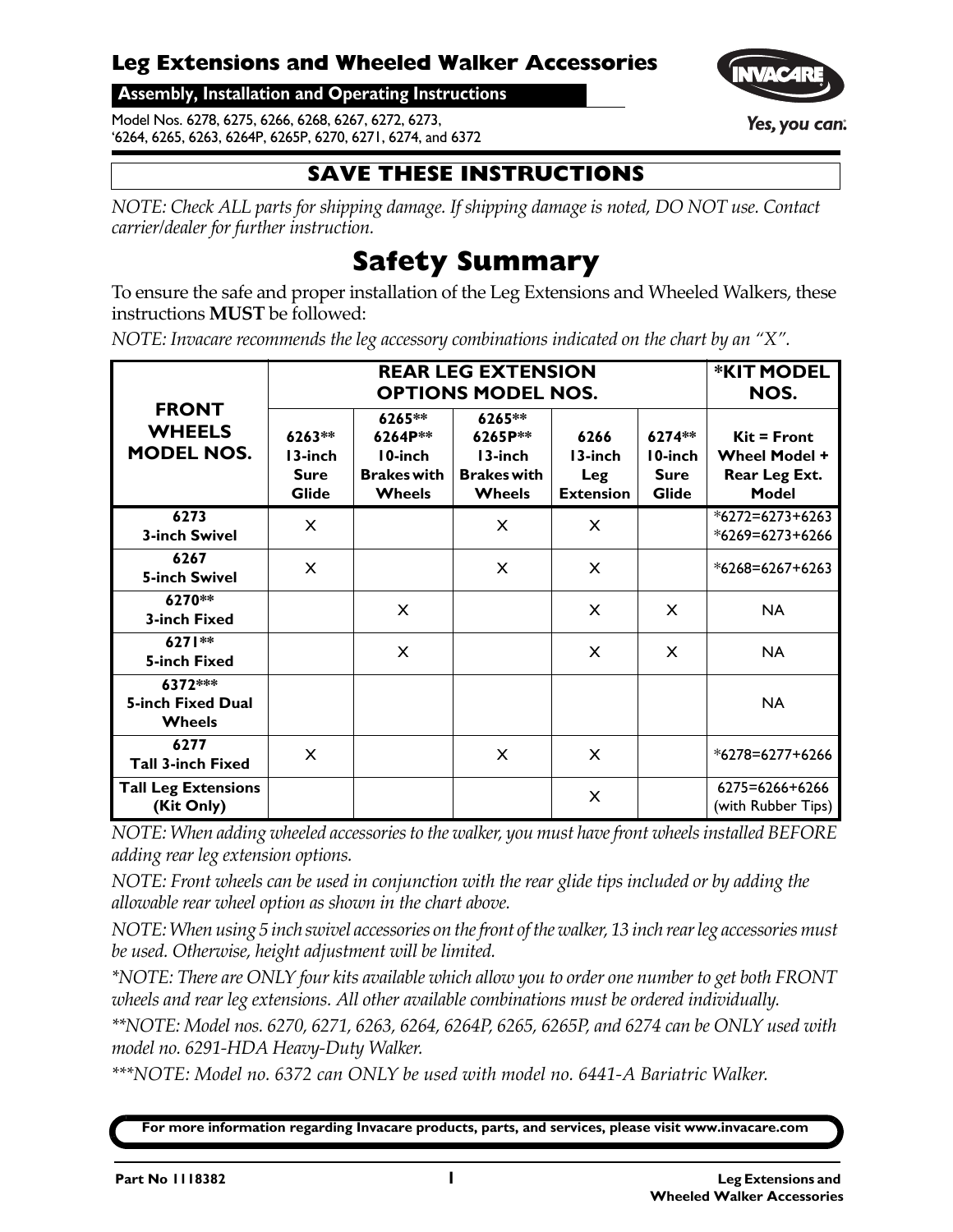#### **WARNING**

**DO NOT use this product or any available optional equipment without first completely reading and understanding these instructions and any additional instructional material such as owner's manuals, service manuals or instruction sheets supplied with this product or optional equipment. If you are unable to understand the warnings, cautions or instructions, contact a healthcare professional, dealer or technical personnel before attempting to use this equipment - otherwise, injury or damage may occur.**

#### **STABILITY WARNINGS**

**Check to make sure that rubber tips and/or plastic glide tips are not ripped, worn or missing. Replace them before using the walker.**

**DO NOT use rubber tips on front leg extensions when using rear wheel/brake options.**

**When using rear leg extension with rubber tips or glide tips, all four legs MUST be placed on the floor for stability/support. DO NOT use only the two rear legs for stability/support.**

**Glide tips are not recommended for use on rough surfaces including surfaces that may be experienced outdoors.**

**Glide tips are used on rear leg extensions ONLY to allow the walker to roll easily over indoor carpeted areas without the need to lift the walker off the ground.** 

**Glide tips on rear leg extensions should only be used with front wheel attachments.**

**Glide tips are NOT recommended for use on all four leg extensions at once.**

**DO NOT use glide tips and rubber tips at the same time.**

**Glide tips do not grip the floor the way rubber tips grip flooring, therefore, extra caution should be observed when in use.** 

**When using glide tips on a walker, short steps should be taken to assure that weight is distributed evenly and directly over walker legs. These precautions will prevent uncontrollable movement of the walker.**

#### **INSTALLATION WARNING**

<span id="page-1-0"></span>**Ensure all snap buttons fully protrude through adjustment holes of each leg extension. This ensures that the leg extensions are securely locked in position.**

**The leg extensions should be adjusted so the walker is level. If an even height cannot be achieved, adjust the leg extensions so that the rear of the walker is no more than one inch lower than the front.**

**After installation, ensure that the walker and accessories are properly and securely locked in place and hardware tightened securely before using.**

**Wheel Accessories are ONLY to be used on the front walker legs with exception of Model No(s). 6264, 6264P - 10 inch Rear Wheel Brakes and 6265, 6265P - 13 inch Rear Wheel Brakes.**

#### **ACCESSORIES WARNING**

**Invacare products are specifically designed and manufactured for use in conjunction with Invacare accessories. Accessories designed by other manufacturers have not been tested by Invacare and are not recommended for use with Invacare products.**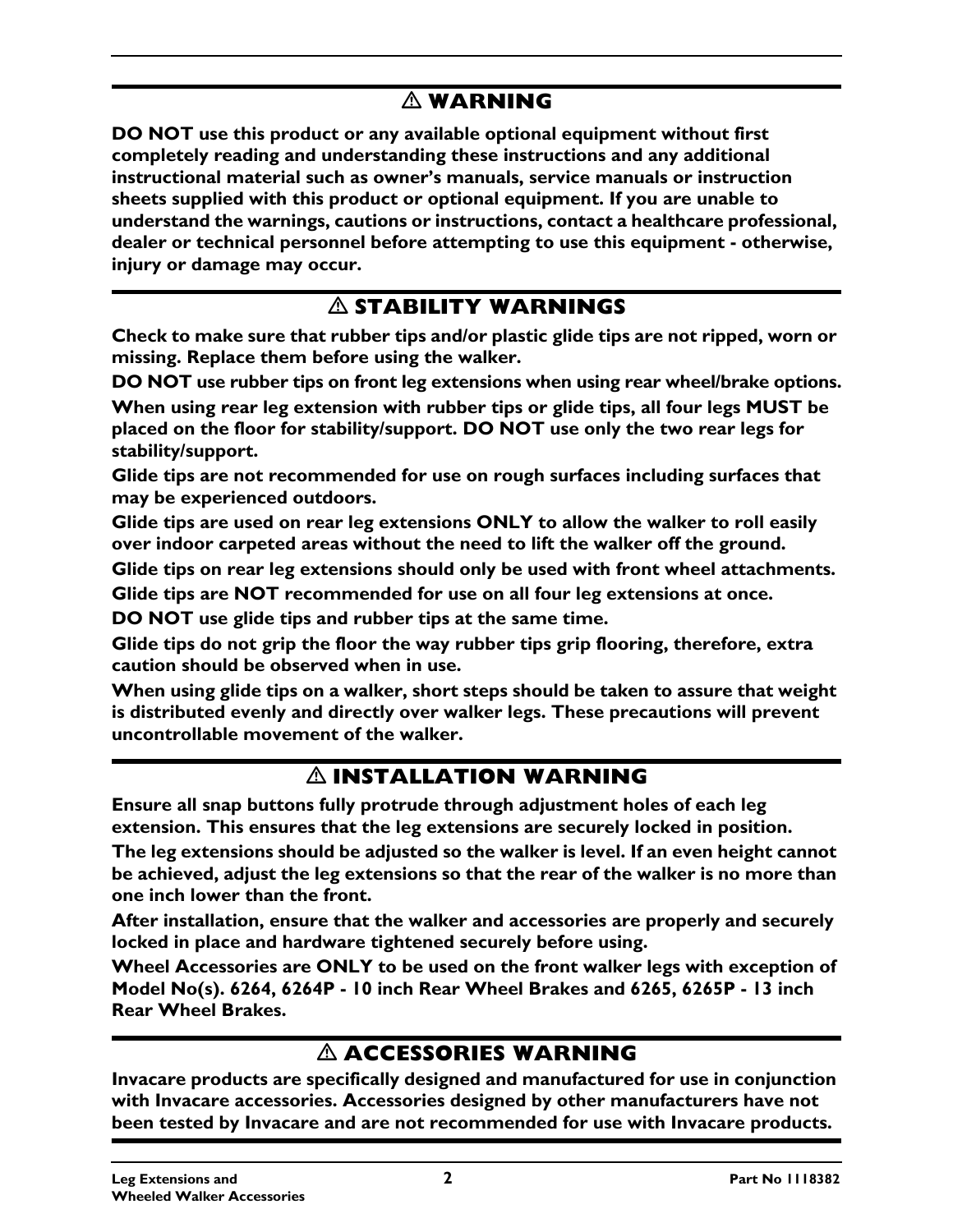# <span id="page-2-0"></span>**Installing Fixed Wheel Attachments/Leg Extensions**

*NOTE: For this procedure, refer to [FIGURE 1.](#page-2-1)*

*NOTE: Refer to [Installation](#page-1-0) Warning on page 2.*

1. Press the snap buttons on the walker frame to remove the two existing frontleg extensions from the walker.

*NOTE: The front leg extensions will not be reassembled to the walker when using the wheel attachments/leg extensions.*

NOTE: For 3 and 5 inch fixed wheels (model nos. 6270, 6271, and 6278), position the wheels on the *outside of walker.*

- 2. Press the snap button on the walker frame and install the new wheel attachment/leg extension onto front leg of the walker.
- 3. Repeat STEP 2 for remaining front leg.
- 4. Adjust the wheel attachment/leg extension to one of the adjustment holes.
- 5. Perform one of the following:
	- Install the rear leg extension options, if necessary. Refer to [Installing](#page-3-0) Rear Leg [Extension](#page-3-0) Options on page 4.
	- Remove rear rubber tips and replace with glide tips included. Refer to [Installing](#page-3-1) the Glide Tip on [page 4.](#page-3-1)

*NOTE:When using 10 inch rearleg extensions,the adjustmentranges arereduced onModelNos. 6273 and 6267.*

6. Ensure that the snap button of each leg fully protrudes through the desired adjustment hole and legs are adjusted so the walker is level.



<span id="page-2-1"></span>**FIGURE 1** [Installing Fixed Wheel Attachments/Leg Extensions](#page-2-0)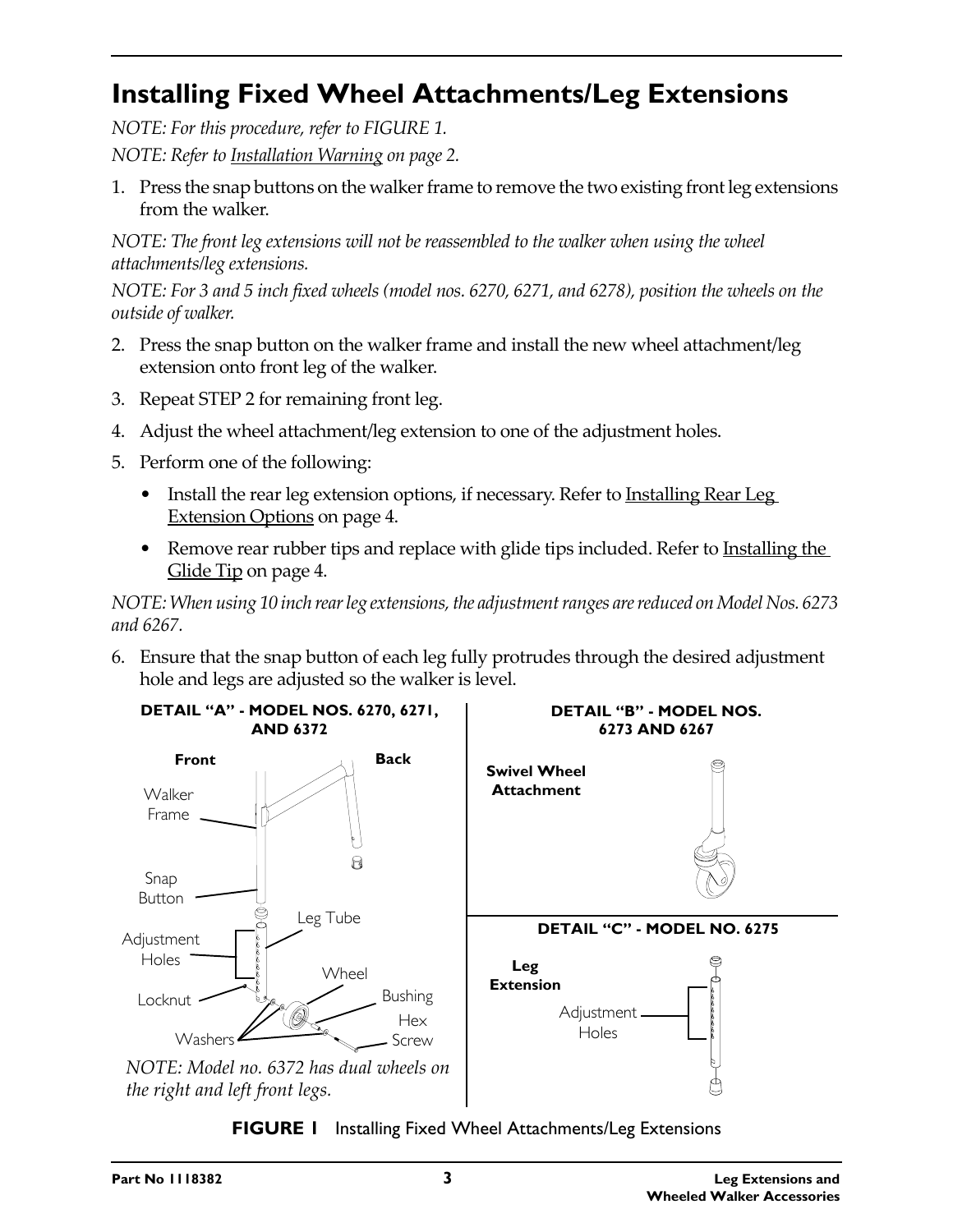# <span id="page-3-0"></span>**Installing Rear Leg Extension Options**

*NOTE: For this procedure, refer to [FIGURE 2.](#page-3-2)*

*NOTE: Refer to [Installation](#page-1-0) Warning on page 2.*

1. Press the snap buttons to remove the two existing rear leg extensions from the walker.

*NOTE: The rear leg extensions will not be reassembled to the walker when using the rear wheel attachments.*

- 2. Press the snap button on the walker frame and install the new wheel attachment/leg extension onto rear leg of the walker.
- 3. Repeat STEP 2 for remaining rear leg.
- 4. Adjust the wheel attachment/leg extension to one of the adjustment holes.
- 5. Repeat STEP 4 for remaining wheel attachment/leg extension.
- 6. Ensure that the snap button of each leg fully protrudes through the desired adjustment hole and legs are adjusted so the walker sits level.



**FIGURE 2** [Installing Rear Leg Extension Options](#page-3-0)

# <span id="page-3-2"></span><span id="page-3-1"></span>**Installing the Glide Tip**

*NOTE: For this procedure, refer to [FIGURE 3](#page-4-0) on page 5.*

*NOTE: Refer to [Installation](#page-1-0) Warning on page 2.*

- 1. Press the snap buttons on the walker frame to remove the rear leg extension from the walker.
- 2. Firmly grasp the leg extension and perform one of the following:
	- Remove the existing glide tip from the leg extension.
	- Remove the rubber tip from the leg extension.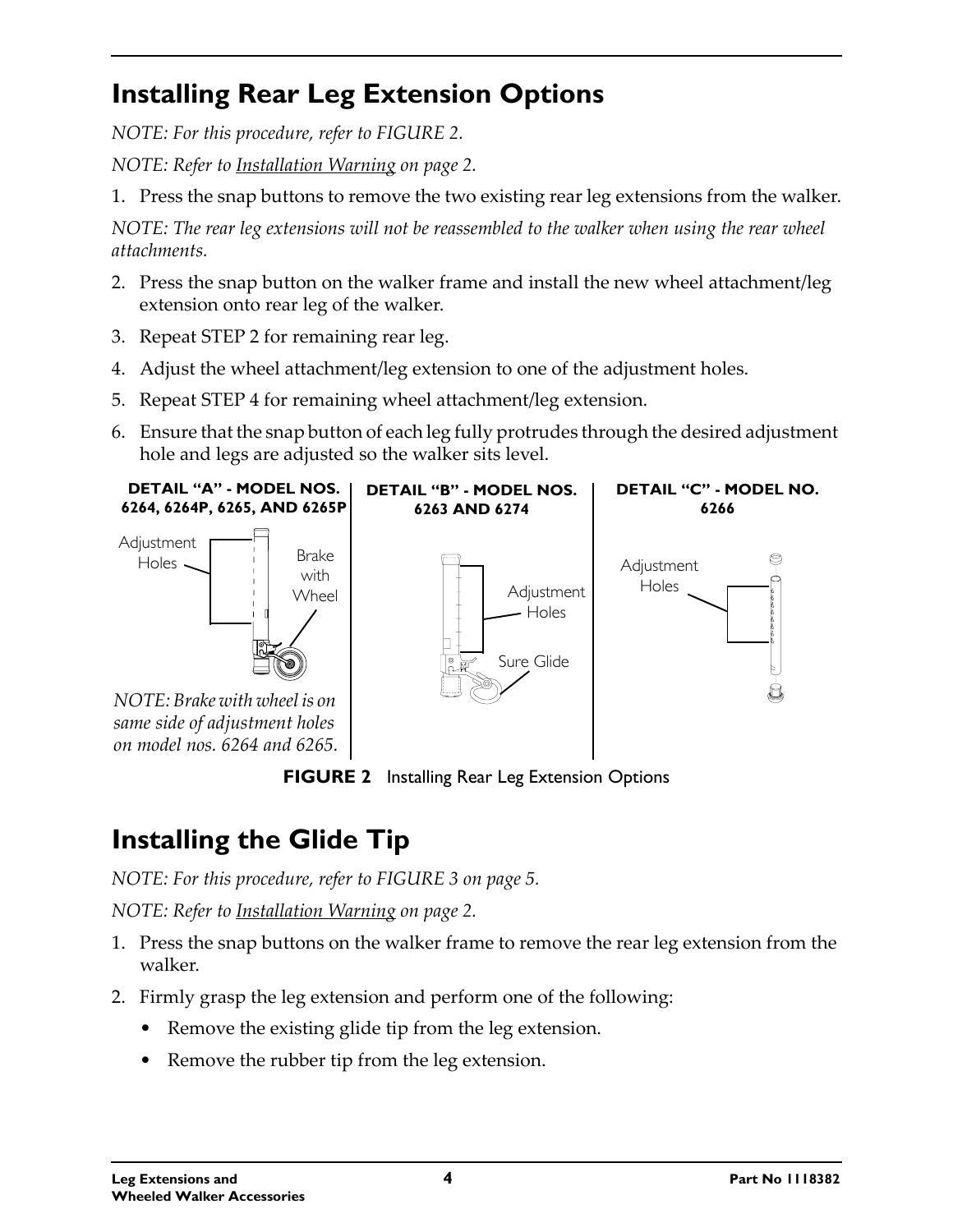*NOTE: When properly installed, the tube edge will rest inside the top edge of the new glide tip. If the tube edge is visible, the tip is not properly installed.*

- 3. Insert the new glide tip firmly into the leg extension.
- 4. Ensure the new glide tip is properly installed as shown in Detail "A" of [FIGURE 3](#page-4-0). If necessary, tap new glide tip into position.
- 5. Press the snap button and install the leg extension with new glide tip onto the walker frame leg. Ensure that the snap button of each leg fully protrudes through the desired adjustment hole and legs are adjusted so the walker sits level.
- 6. Repeat STEPS 1‐5 on remaining rearleg extension.



<span id="page-4-0"></span>**FIGURE 3** [Installing the Glide Tip](#page-3-1)

## <span id="page-4-1"></span>**Replacing Fixed Wheels/Swivel Casters**

*NOTE: For this procedure, refer to [FIGURE 4](#page-5-0) on page 6. NOTE: Refer to [Installation](#page-1-0) Warning on page 2.*

#### **Fixed Wheels - Model Nos. 6270 and 6271**

- 1. Position one wrench on the hex screw and remove the locknut by using the other wrench and turning counterclockwise.
- 2. Remove the washers, wheel, bushing and hex screw that secure the wheel to the leg extension.
- 3. Inspect washers, bushing and hex screw for wear and/or damage and replace if necessary.
- 4. To install new wheel, reverse STEPS 1‐2.

#### **Swivel Casters - Model Nos. 6273 and 6267**

- 1. Grip leg tube and using the crescent wrench, apply to hex nut.
- 2. Loosen swivel caster and unscrew from swivel caster housing.
- 3. Inspect swivel caster housing and leg tube for any damage. If damaged, replace immediately.
- 4. Insert new swivel caster by screwing it into swivel caster housing and tightening with the crescent wrench.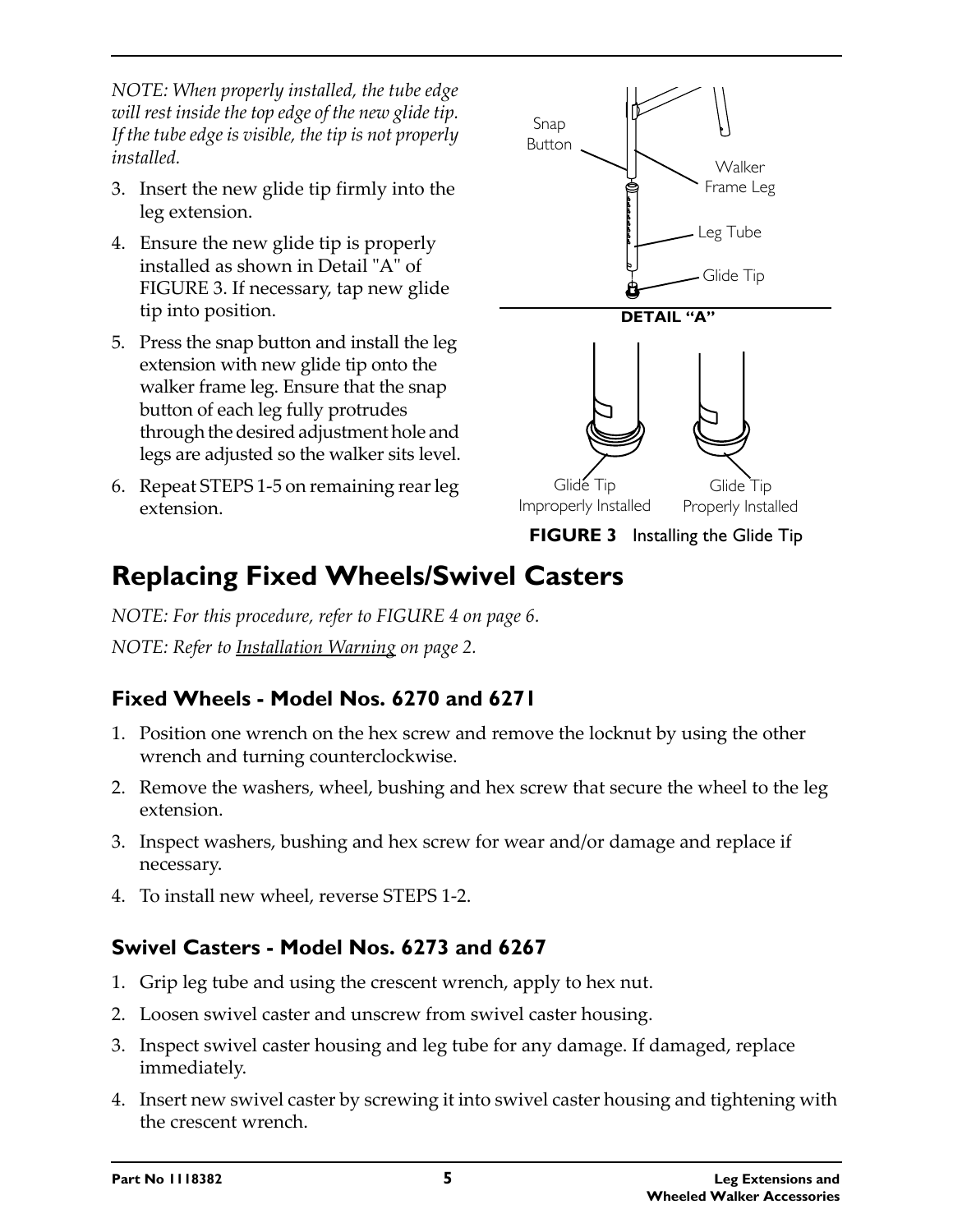#### **Tightening Swivel Casters**

*NOTE: Refer to [Installation](#page-1-0) Warning on page 2.*

- 1. Remove swivel wheel attachments from front legs by depressing snap button.
- 2. Hold one swivel wheel attachment with the wheel up as shown in figure 4.
- 3. Turn hex nut clockwise with a wrench to tighten swivel caster.
- 4. Repeat STEPS 2‐3 for remaining swivel wheel attachment.
- 5. Press the snap buttons and slide the swivel wheel attachments onto the front legs of the walker. Ensure that the snap button of each leg fully protrudes through the desired adjustment hole and legs are adjusted so the walker sits level.



<span id="page-5-0"></span>**FIGURE 4** [Replacing Fixed Wheels/Swivel Casters](#page-4-1)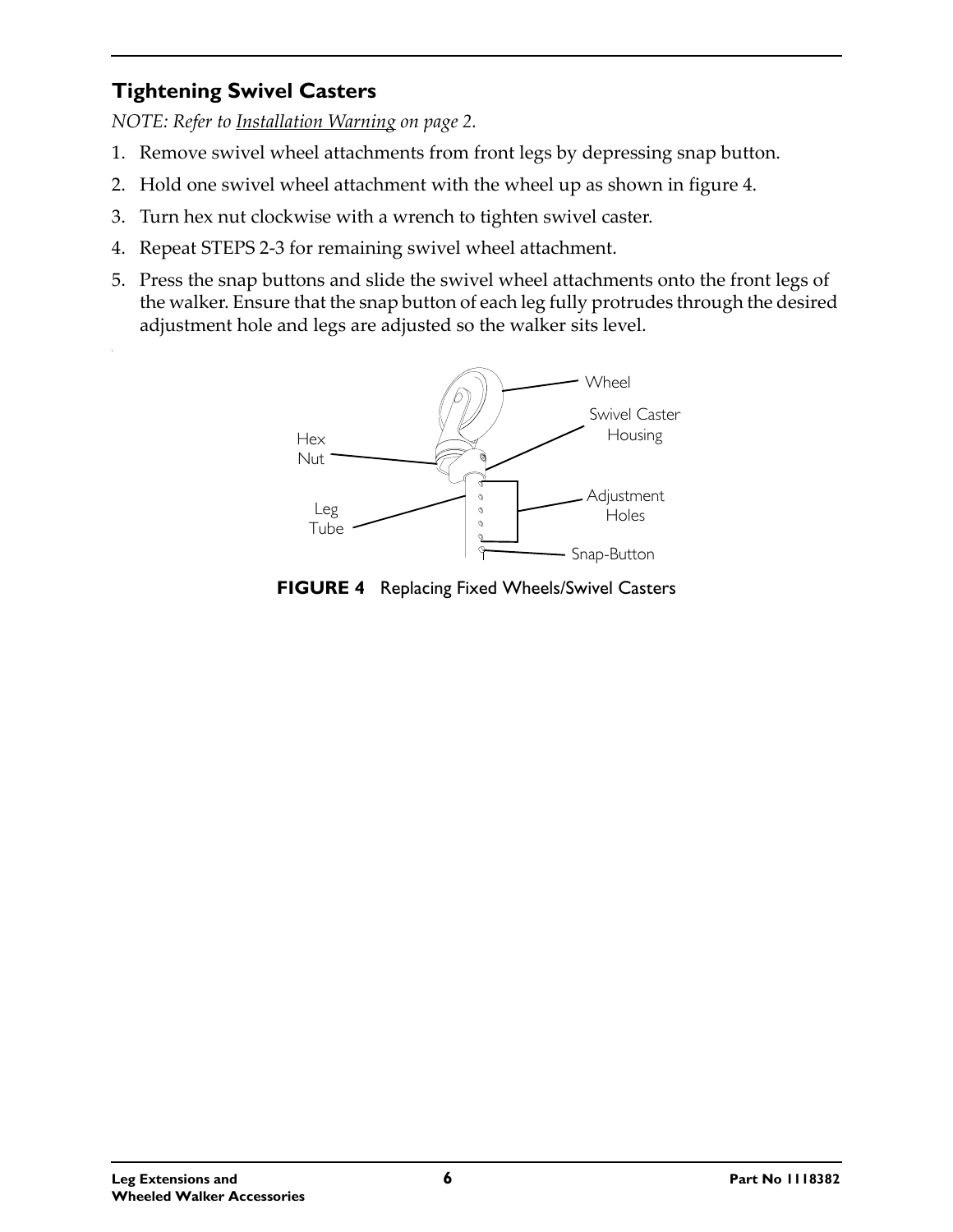# **LIMITED WARRANTY**

#### **PLEASE NOTE: THE WARRANTY BELOW HAS BEEN DRAFTED TO COMPLY WITH FEDERAL LAW APPLICABLE TO PRODUCTS MANUFACTURED AFTER JULY 4, 1975.**

**This warranty is extended only to the original purchaser/user of our products.**

**This warranty gives you specific legal rights and you may also have other legal rights which vary from state to state.**

**Invacare warrants its product to be free from defects in materials and workmanship for five years (excluding tires and wheels) for the original purchaser. If within such warranty period any such product shall be proven to be defective, such product shall be repaired or replaced, at Invacare's option. This warranty does not include any labor or shipping charges incurred in replacement part installation or repair of any such product. Invacare's sole obligation and your exclusive remedy under this warranty shall be limited to such repair and/or replacement.**

**For warranty service, please contact the dealer from whom you purchased your Invacare product. In the event you do not receive satisfactory warranty service, please write directly to Invacare at the address on the back cover. Provide dealer's name, address, model number, and the date of purchase, indicate nature of the defect and, if the product is serialized, indicate the serial number.**

**Invacare Corporation will issue a return authorization. The defective unit or parts must be returned for warranty inspection using the serial number, when applicable, as identification within thirty (30) days of return authorization date. DO NOT return products to our factory without our prior consent. C.O.D. shipments will be refused; please prepay shipping charges.**

**LIMITATIONS AND EXCLUSIONS: THE WARRANTY SHALL NOT APPLY TO PROBLEMS ARISING FROM NORMAL WEAR OR FAILURE TO ADHERE TO THE ENCLOSED INSTRUCTIONS. IN ADDITION, THE FOREGOING WARRANTY SHALL NOT APPLY TO SERIAL NUMBERED PRODUCTS IF THE SERIAL NUMBER HAS BEEN REMOVED OR DEFACED; PRODUCTS SUBJECTED TO NEGLIGENCE, ACCIDENT, IMPROPER OPERATION, MAINTENANCE OR STORAGE; OR PRODUCTS MODIFIED WITHOUT INVACARE'S EXPRESS WRITTEN CONSENT INCLUDING, BUT NOT LIMITED TO: MODIFICATION THROUGH THE USE OF UNAUTHORIZED PARTS OR ATTACHMENTS: PRODUCTS DAMAGED BY REASON OF REPAIRS MADE TO ANY COMPONENT WITHOUT THE SPECIFIC CONSENT OF INVACARE; PRODUCTS DAMAGED BY CIRCUMSTANCES BEYOND INVACARE'S CONTROL; PRODUCTS REPAIRED BY ANYONE OTHER THAN AN INVACARE DEALER, SUCH EVALUATION SHALL BE SOLELY DETERMINED BY INVACARE.**

**THE FOREGOING EXPRESS WARRANTY IS EXCLUSIVE AND IN LIEU OF ALL OTHER EXPRESS WARRANTIES WHATSOEVER, WHETHER EXPRESS OR IMPLIED, INCLUDING THE IMPLIED WARRANTIES OF MERCHANTABILITY AND FITNESS FOR A PARTICULAR PURPOSE AND THE SOLE REMEDY FOR VIOLATIONS OF ANY WARRANTY WHATSOEVER, SHALL BE LIMITED TO REPAIR OR REPLACEMENT OF THE DEFECTIVE PRODUCT PURSUANT TO THE TERMS CONTAINED HEREIN. THE APPLICATION OF ANY IMPLIED WARRANTY WHATSOEVER SHALL NOT EXTEND BEYOND THE DURATION OF THE EXPRESS WARRANTY PROVIDED HEREIN. INVACARE SHALL NOT BE LIABLE FOR ANY CONSEQUENTIAL OR INCIDENTAL DAMAGES WHATSOEVER.**

**THIS WARRANTY SHALL BE EXTENDED TO COMPLY WITH STATE/PROVINCIAL LAWS AND REQUIREMENTS.**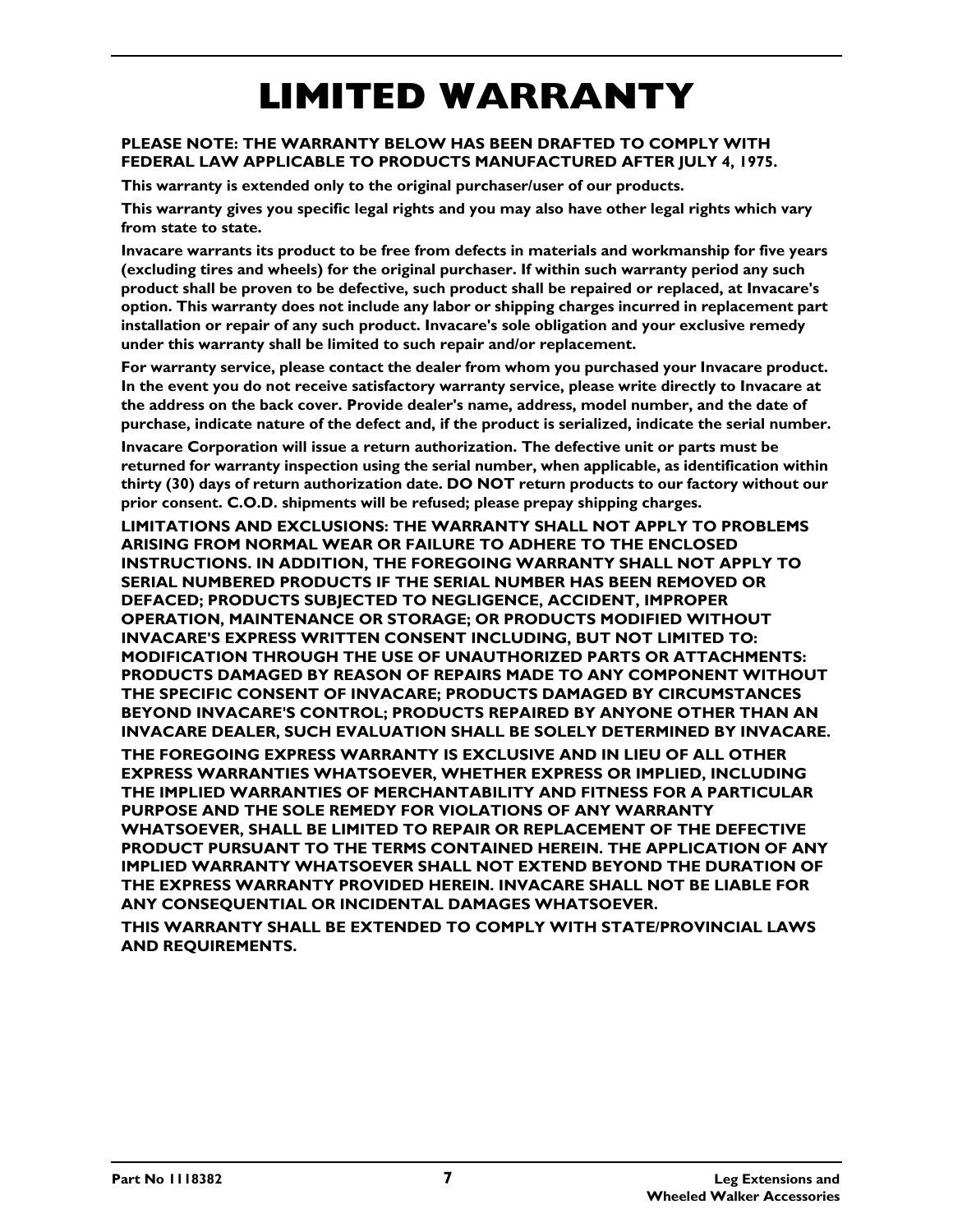**Instructions pour l'assemblage, l'installation et le fontionnement**

Model Nos. 6278, 6275, 6266, 6268, 6267, 6272, 6273, '6264, 6265, 6263, 6264P, 6265P, 6270, 6271, 6274, and 6372

### **CONSERVER CES INSTRUCTIONS**

*NOTE: Vérifier TOUTES les pièces pour s'assurer qu'elles n'ont pas été endommagées pendant le transport. Le cas échéant, NE PAS utiliser. Contacter le transporteur/fournisseur pour plus d'informations.*

# **RÉSUMÉ DE SÉCURITÉ**

*NOTE: Vérifier TOUTES les pièces pour s'assurer qu'elles n'ont pas été endommagées pendant le transport. Le cas échéant, NE PAS utiliser. Contacter le transporteur/fournisseur pour plus d'informations.*

Pour assurer une installation sécuritaire des rallonges de patte et des accessoires pour marchette à roulettes, les instructions suivantes DOIVENT être suivies:.

| <b>FRONT WHEELS</b><br><b>MODEL NOS.</b>             |                                                 | <b>OPTIONS DES RALLONGES DES PATTES</b><br><b>ARRIÈRE MODÈLES NOS.</b> | *ENS.<br><b>MODÈLE NOS.</b>               |                                           |                                          |                                                                          |
|------------------------------------------------------|-------------------------------------------------|------------------------------------------------------------------------|-------------------------------------------|-------------------------------------------|------------------------------------------|--------------------------------------------------------------------------|
|                                                      | 6263**<br>13 po.<br><b>Sure</b><br><b>Glide</b> | 6264P**<br>$10$ po.<br>friens avec<br>roues                            | 6265P**<br>13 po.<br>friens avec<br>roues | 6266<br>rallonge<br>de patte<br>de 13 po. | 6274**<br>10 po.<br><b>Sure</b><br>Glide | Ens. = modèle roue<br>avant + modèle de<br>rallonge de roue arri-<br>ère |
| 6273<br>3 po. pivotant                               | X                                               |                                                                        | $\times$                                  | X                                         |                                          | $*6272 = 6273 + 6263$<br>*6269=6273+6266                                 |
| 6267<br>5 po. pivotant                               | X                                               |                                                                        | $\times$                                  | X                                         |                                          | *6268=6267+6263                                                          |
| 6270**<br>3 po. fixe                                 |                                                 | X                                                                      |                                           | $\times$                                  | X                                        | <b>NA</b>                                                                |
| 6271**<br>5 po. fixe                                 |                                                 | X                                                                      |                                           | X                                         | X                                        | <b>NA</b>                                                                |
| 6372***<br><b>Roues doubles fixes</b><br>de 5 pouces |                                                 |                                                                        |                                           |                                           |                                          | <b>NA</b>                                                                |
| 6277<br>Grand 3 po. fixe                             | X                                               |                                                                        | $\times$                                  | X                                         |                                          | *6278=6277+6266                                                          |
| Rallonges de pattes<br>longues (Ens. Seulement)      |                                                 |                                                                        |                                           | X                                         |                                          | $*6275 = 6266 + 6266$<br>(Embout en caoutchouc)                          |

*NOTE: Lorsque vous ajoutez des accessoires à roues sur la marchette, vous DEVEZ installer les roues avant AVANT dʹajouter des options sur les rallonges de pattes arrière.*

*NOTE: Lesroues avant peuventêtre utilisées avec lesembouts patins arrièreinclus ou en ajoutant lʹoption des roues arrière possible tel quʹindiqué sur le tableau ci‐dessous.*

*NOTE: Lorsque vous utilisez les accessoires pivotants de 5 pouces à l'avant de la marchette, vous DEVEZ utiliser les accessoires pour les pattes arrière de 13 pouces, sans quoi le réglage de la hauteur sera limité.*

**Pour plus de renseignements sur les produits, les pièces et les services de Invacare, visiter le site web www.invacare.com**

Yes, you can: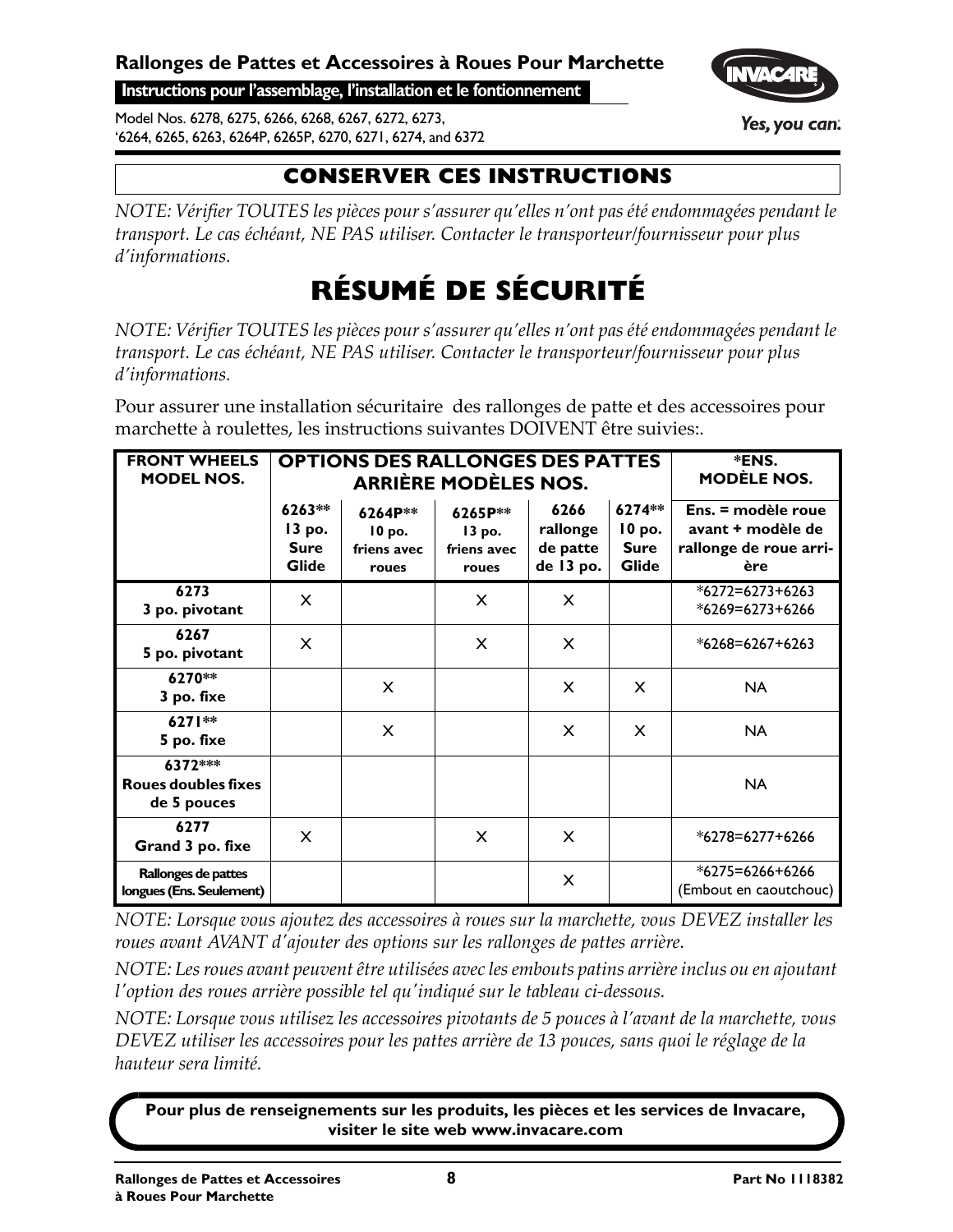*\*NOTE: Il nʹy a que cinq ensembles disponibles,ce qui vous permet de commander un numéro pour obtenir les deux roues AVANT et les rallonges de patte ARRIÈRE. Toutes les autres combinaisons DOIVENT être commandées SÉPARÉMENT.*

*\*\*NOTE: Les numéros de modèles 6270, 6271, 6263, 6264, 6264P, 6265, 6265P et 6274 peuventêtre UNIQUEMENT utilisés avec le déambulateur robuste 6291‐HDA.*

*\*\*\*NOTE: Le numéro de modèle 6372 peut UNIQUEMENT être utilisé avec le déambulateur bariatrique 6441‐A.*

#### **AVERTISSEMENTS GÉNÉRAUX**

**NE PAS utiliser cet équipement ni aucune de ses options sans avoir au préalable lu et bien compris ces instructions ainsi que la documentation supplémentaire telle que les manuels de lutilisateur, les manuels d'entretien ou les fiches de mode d'emploi fournies avec ce produit ou avec ses options. Si l'utilisateur ne comprend pas bien les mises en garde, les avertissements ou les instructions, il doit contacter un professionnel de la santé, le distributeur ou le personnel technique avant de tenter d'utiliser cet équipement pour éviter de se blesser ou d'endommager le matériel.**

#### **AVERTISSEMENTS POUR LA STABILITÉ**

**S'assurer que les embouts de caoutchouc et /ou les embouts patins de plastique ne sont pas déchirés, usés ou manquants. Les remplacer AVANT d'utiliser la marchette.**

**NE PAS utiliser les embouts de caoutchouc sur les rallonges de pattes avant lorsque vous utilisez les options freins/roues arrière.**

**Les rallonges de pattes arrière avec embouts de caoutchouc ou embouts patins de plastique DOIVENT être en contact avec la surface du sol en tout temps.** 

**Lorsque vous utilisez la rallonge de patte munie d'embouts de caoutchouc ou d'embouts patins, les quatre pattes doivent être placées sur le plancher pour assurer la stabilité et le support. Ne pas utiliser seulement les deux pattes arrière pour obtenir du support et de la stabilité.**

**L'utilisation d'embouts patins n'est pas recommandée sur les surfaces rugueuses, incluant les surfaces extérieures.**

**Les embouts patins sur les rallonges de pattes arrière devraient être utilisés avec les attaches de roue avant seulement.** 

**Les embouts patins ne doivent pas être utilisés sur les quatre rallonges de patte à la fois.**

**NE PAS utiliser les embouts patins et les embouts de caoutchouc en même temps.**

**Les embouts patins n'adhèrent pas à la surface du sol de la même façon que les embouts de caoutchouc; il faut donc faire preuve de prudence lors de l'utilisation.** 

**Lorsque vous utilisez la marchette avec embouts patins, faire de petits pas pour s'assurer que le poids est distribué uniformément et directement sur les pattes de la marchette. Ces précautions vous permettront d'empêcher un mouvement non intentionnel de la marchette.**

**S'assurer que tous les boutons à ressort sont complètement ressortis des orifices de montage des rallonges de pattes, pour s'assurer qu'elles sont bien bloquées en place.**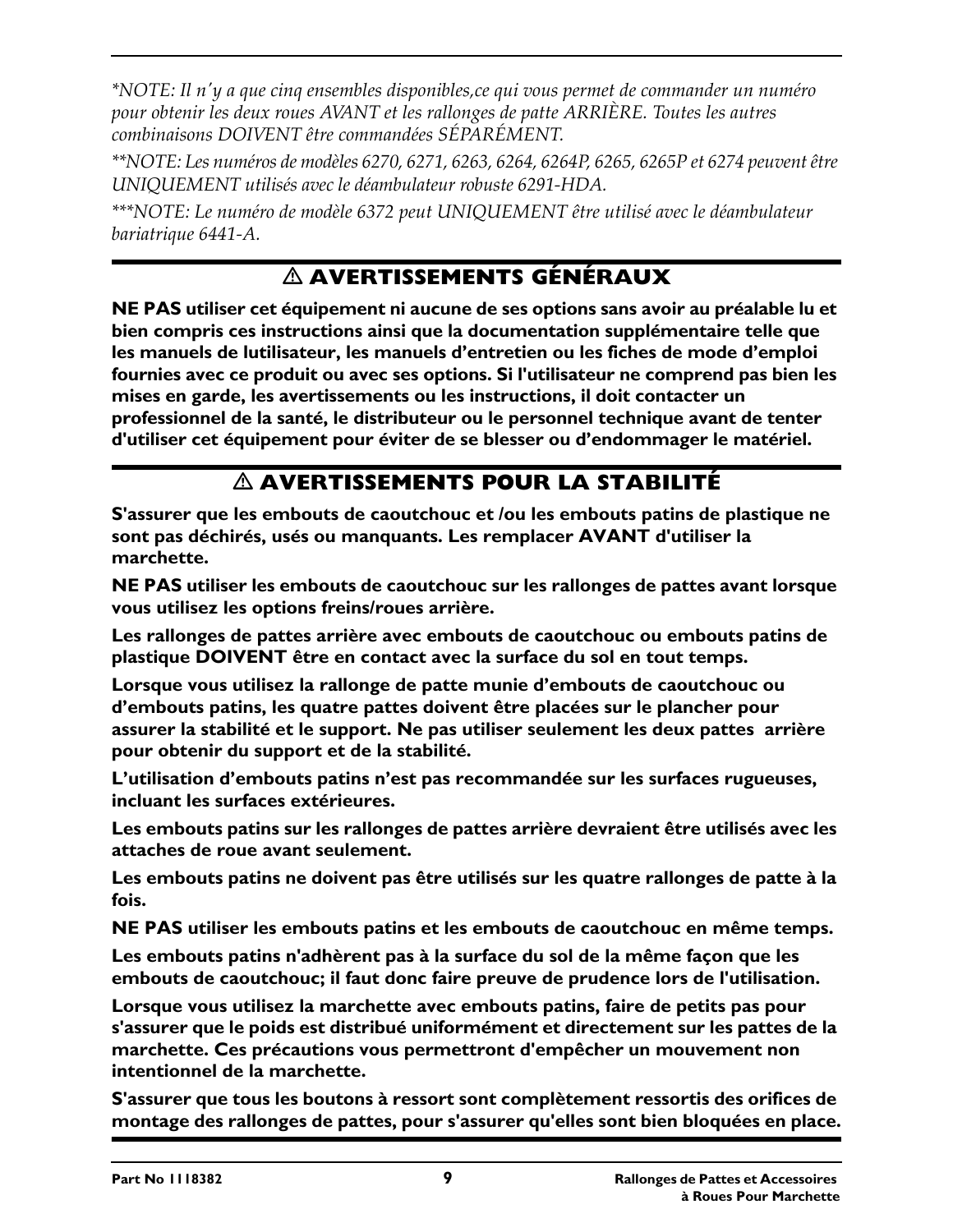### **AVERTISSEMENTS POUR L'INSTALLATION**

**Les rallonges de pattes doivent être réglées pour que la marchette soit de niveau. Si vous ne pouvez obtenir une hauteur égale, régler les rallonges de pattes pour que l'arrière de la marchette n'ait pas plus d'un pouce plus bas que l'avant de la marchette.**

**Vérifier périodiquement si les roulettes pivotantes sont bien serrées et/ou endommagées. Si elles sont lâches, bien les serrer. Si elles sont endommagées, les remplacer immédiatement.**

**Après l'installation, s'assurer que la marchette et les accessoires sont adéquatement et sécuritairement bloqués en place et que la quincaillerie est bien serrée, AVANT l'utilisation.**

**Les accessoires à roues doivent être utilisés SEULEMENT sur les pattes avant de la marchette, sauf pour les modèles 6264P - freins de roue arrière 10 po. et 6265P freins de roue arrière 13po.** 

#### **AVERTISSEMENTS POUR ACCESSOIRES**

**Les produits Invacare sont spécifiquement conçus et fabriqués pour être utilisés avec les accessoires Invacare. Les accessoires conçus par d'autres manufacturiers n'ont pas été testés par Invacare et ne doivent pas être utilisés avec les produits Invacare.** 

# **Installer les Attaches de Roue/Rallonges de Pattes**

*NOTE: Pour cette procédure, se référer à la FIGURE 1 de la page 11.*

*NOTE: Se référer à Avertissements pour lʹInstallation de la page 10.*

1. Enfoncer les boutons à ressort du châssis de la marchette pour enlever les deux rallonges de pattes avant existantes de la marchette.

*NOTE: Les rallonges de pattes avant ne seront par réinstallées sur la marchette si vous utilisez les attaches de roue/rallonges de pattes.*

*NOTE: Pour les roues fixes de 3 et 5 pouces, placer les roues sur l'extérieur de la marchette.*

- 2. Enfoncer le bouton à ressort du châssis de la marchette et installer la NOUVELLE attache de roue/rallonge de patte sur la patte AVANT de la marchette.
- 3. Répéter lʹÉTAPE 2 pour lʹautre patte AVANT.
- 4. Régler l'attache de roue/rallonge de patte à l'un des orifices de réglage.
- 5. Exécuter lʹune des étapes suivantes:
	- Installer les options des rallonges de pattes ARRIÈRE, si nécessaire. Se référer à Installer les Options des Rallonges de Pattes Arrière de la page 11 de ce feuillet d'instructions.
	- Enlever les embouts de caoutchouc arrière et les remplacer par les embouts patins inclus. Se référer à Installer le Patin de la page 12 de ce feuillet d'instruction.

*NOTE: Lorsque vous utilisez desrallonges de pattes ARRIÈRE de 10 po., les possibilités deréglage sont réduites sur les MODÈLES 6273 et 6267.*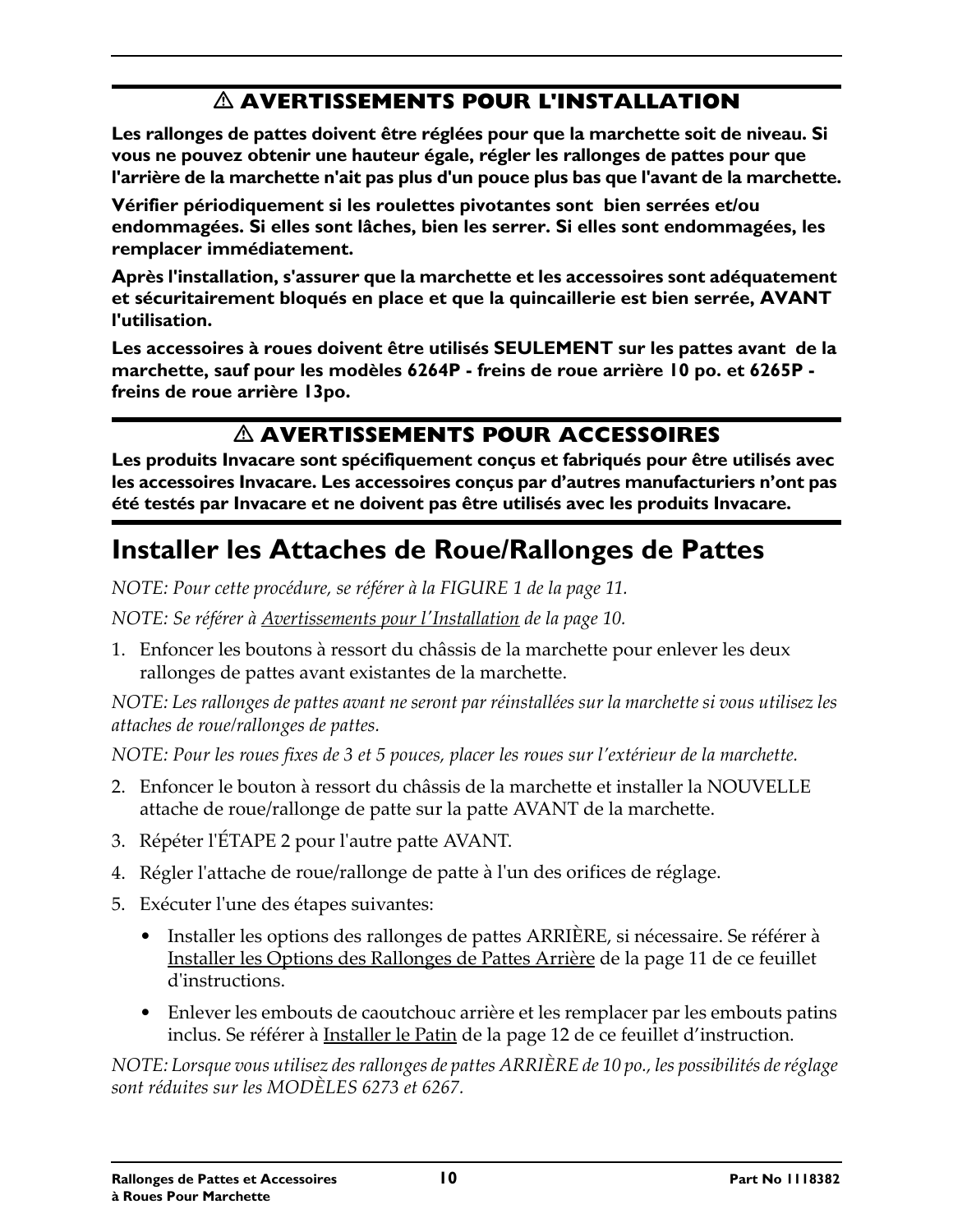6. Sʹassurer que le bouton à ressort de chaque patte ressort complètement de lʹorifice de réglage choisi et que les pattes sont réglées de façon à ce que la marchette soit de niveau.



**FIGURE 1** Installer les Attaches de Roue/Rallonges de Pattes

# **Installer les Options des Rallonges de Pattes Arrière**

*NOTE: Pour cette procédure, se référer à la FIGURE 2.*

*NOTE: Se référer à Avertissements pour lʹInstallation de la page 10.*

1. Enfoncer les boutons à ressort pour enlever les deux rallonges de pattes arrière existantes de la marchette.

*NOTE: Les rallonges de pattes ARRIÈRE ne seront par réinstallées sur la marchette si vous utilisez les attaches de roue ARRIÈRE.*

- 2. Enfoncer le bouton à ressort du châssis de la marchette et installer la NOUVELLE attache de roue/rallonge de patte sur la patte ARRIÈRE de la marchette.
- 3. Répéter lʹÉTAPE 2 pour lʹautre patte ARRIÈRE.
- 4. Régler l'attache de roue/rallonge de patte à l'un des orifices de réglage.
- 5. Répéter l'ÉTAPE 4 pour l'autre attache de roue/rallonge de patte.
- 6. Sʹassurer que le bouton à ressort de chaque patte ressort complètement de lʹorifice de réglage choisi et que les pattes sont réglées de façon à ce que la marchette soit de niveau.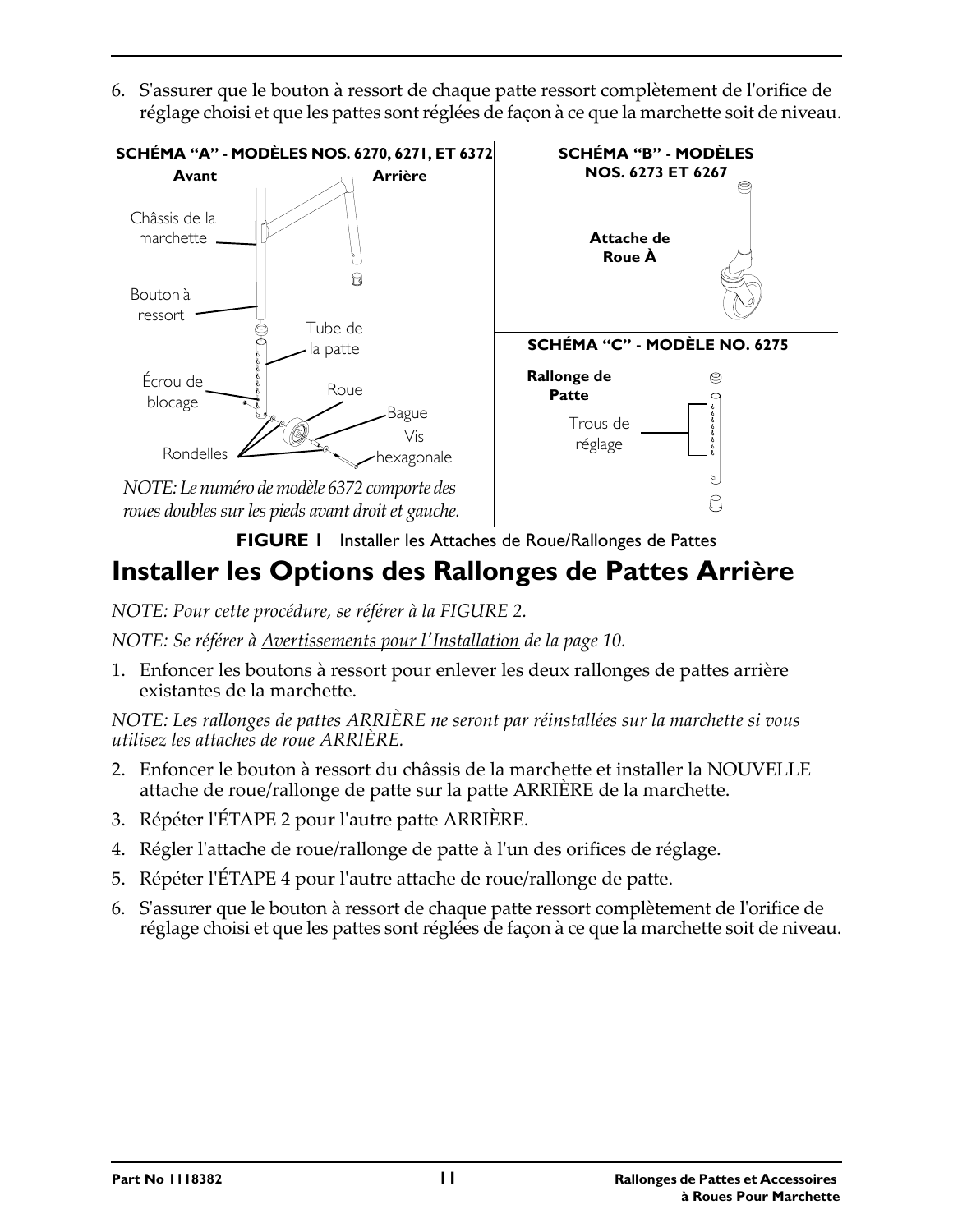

### **Installer le Patin**

*NOTE: Pour cette procédure, se référer à la FIGURE 3.*

#### *NOTE: Se référer à Avertissements pour lʹInstallation de la page 10.*

- 1. Enfoncer les poussoirs sur le châssis de la marchette et enlever la rallonge de patte arrière de la marchette.
- 2. Bien saisir la rallonge de patte et exécuter une des étapes suivantes:

A. Enlever le patin EXISTANT de la rallonge de patte.

B. Enlever l'embout de caoutchouc de la rallonge de patte.

NOTE: Lorsqu'il est bien installé, le rebords du tube repose à l'intérieur du rebord supérieur du *nouveau patin. Si le rebord du tube est visible, le patin nʹest pas bien installé.*

- 3. Insérer le NOUVEAU patin dans la rallonge de la patte.
- 4. Sʹassurer que le NOUVEAU patin est bien installé tel quʹIllustré au SCHÉMA ʺAʺ de la FIGURE 3. Si nécessaire, taper légèrement sur le nouveau patin.
- 5. Enfoncer le poussoir et installer la rallonge de patte munie du nouveau patin sur le châssis de la marchette. Sʹassurer que le poussoir de chaque patte dépasse complètement de lʹorifice de réglage choisi et que les pattes sont réglées de façon à ce que la marchette soit de niveau.
- 6. Répéter les ÉTAPES 1 à 5 pour lʹautre

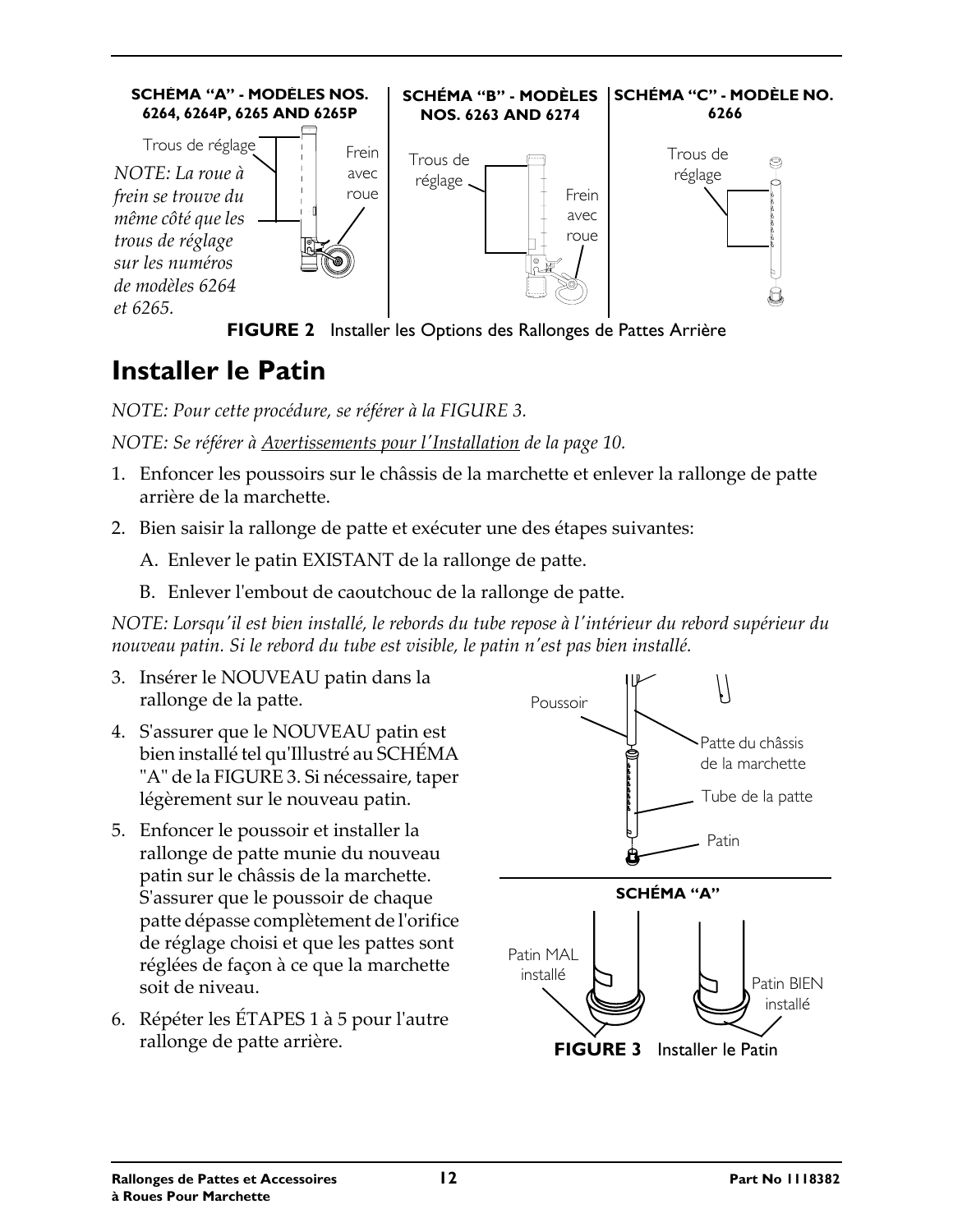## **Remplacer les Roues Fixes/Roulettes Pivotantes**

*NOTE: Pour cette procédure, se référer à la [FIGURE 4](#page-12-0) de la page 13.*

*NOTE: Se référer à Avertissements pour lʹInstallation de la page 10.*

#### **Roues fixes - Modèles Nos. 6270 et 6271**

- 1. Placer une des clés sur la vis hexagonale et enleverlʹécrou de blocage en utilisant lʹautre clé en tournant dans le sens contraire de aiguilles dʹune montre.
- 2. Enlever les rondelles, la roue, la bague et la vis hexagonale qui fixent la roue à la rallonge de la patte.
- 3. Vérifier si les rondelles, la bague et la vis hexagonale sont usées et/ou endommagées, et remplacer si nécessaire.
- 4. Pour installer la nouvelle roue, inverser les ÉTAPES 1‐2.

#### **Roulettes Pivotantes - Modèles Nos. 6273 et 6267**

- 1. Saisir le tube de la patte, et placer la clé sur lʹécrou hexagonal.
- 2. Desserrer la roulette pivotante et dévisser du logement de la roulette pivotante.
- 3. Vérifier si le logement de la roulette pivotante et le tube de la patte sont endommagés. Les remplacer immédiatement si nécessaire.
- 4. Insérer la nouvelle roulette pivotante en la vissant dans le logement de la roulette pivotante et en serrant avec la clé.

#### **Serrer les Roulettes Pivotantes**

- 1. Enlever les attaches des roulettes pivotantes des pattes avant en enfoncant les boutons à ressort.
- 2. Tenir une des attaches de roulette pivotante avec la roue vers le haut tel quʹillustré à la FIGURE 4.
- 3. Tourner lʹécrou hexagonal dans le sens des aiguilles dʹune montre avec la clé pour serrer la roulette pivotante.
- 4. Répéter les ÉTAPES 2‐3 pour lʹautre attache de roulette pivotante.
- 5. Enfoncer les boutons à ressort et glisser les attaches de roue pivotante sur les pattes avant de la marchette. Sʹassurer que le bouton à ressort de chaque patte est complètement ressorti de lʹorifice de réglage choisi, et que les pattes sont réglées de façon à ce que la marchette soit de niveau.



<span id="page-12-0"></span>**FIGURE 4** Remplacer les Roues Fixes/Roulettes Pivotantes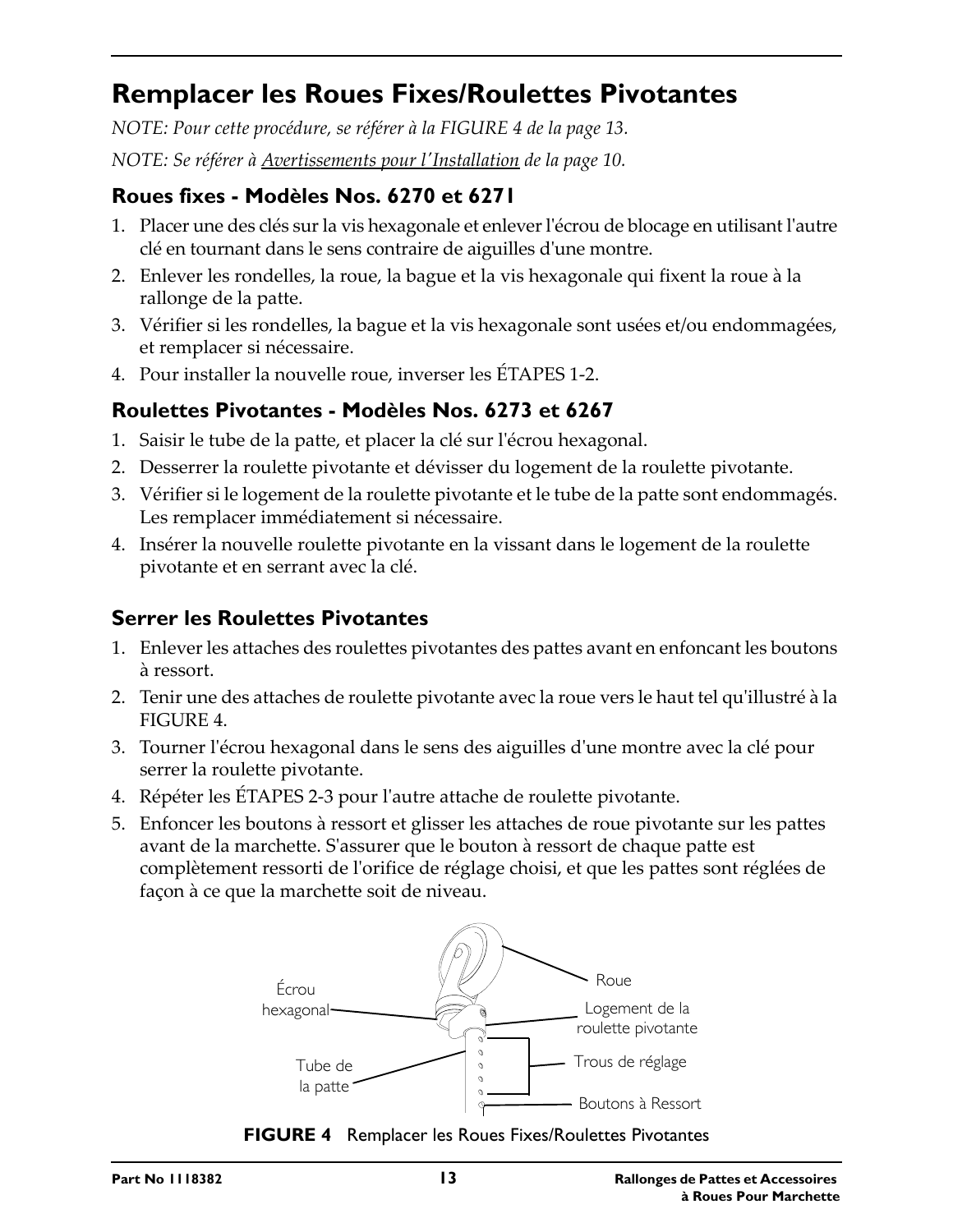# **NOTES**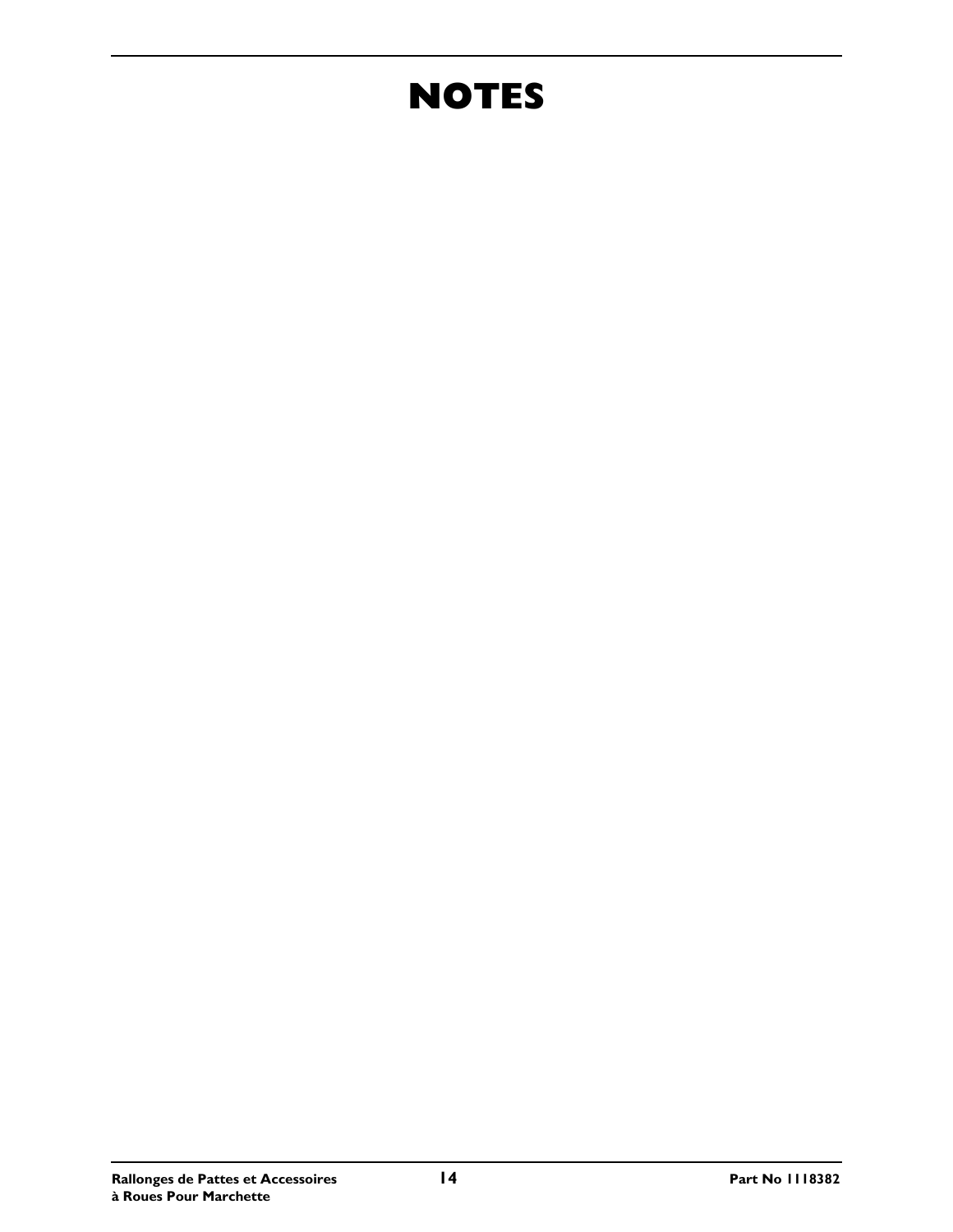# **GARANTIE LIMITÉE**

#### **REMARQUE IMPORTANTE : LA GARANTIE CI-DESSUS A ÉTÉ ÉLABORÉE POUR RÉPONDRE À LA LOI FÉDÉRALE EN VIGUEUR SUR LES PRODUITS FABRIQUÉS APRÈS LE 4 JUILLET 1975.**

**Cette garantie s'applique uniquement à l'acheteur/utilisateur d'origine de nos produits.**

**Elle octroie des droits juridiques spécifiques qui peuvent venir s'ajouter à d'autres selon l'État de résidence.**

**Invacare garantit à l'acheteur d'origine que ses produits sont exempts de défaut de matière comme de main d'oeuvre pour une durée de cinq ans (exclure les pneus et pousse). Si pendant cette période de garantie ce produit s'avère défectueux, il sera réparé ou remplacé, au choix d'Invacare. Cette garantie n'inclut pas les frais de main d'œuvre ou de transport encourus lors de la réparation ou de l'installation de la pièce de rechange dudit produit. En vertu de cette garantie, la réparation et/ou le replacement susmentionnés constituent la seule obligation d'Invacare et le seul recours de l'acheteur.**

**Pour toute intervention sous garantie, s'adresser au revendeur de chez qui provient le produit Invacare. En cas de service sous garantie non satisfaisant, écrire directement à Invacare, à l'adresse figurant au dos de cette brochure. Indiquer le nom et l'adresse du revendeur, le numéro de modèle du produit et la date d'achat. Spécifier la nature du défaut, et indiquer le numéro de série si le produit en comporte un.**

**Invacare Corporation émettra alors une autorisation de renvoi. La pièce ou le produit défectueux doivent être renvoyés pour examen de garantie avec, le cas échéant, le numéro de série comme moyen d'identification dans les trente jours de la date d'autorisation de renvoi. NE PAS renvoyer de produits à notre usine sans accord préalable. Les envois contre remboursement seront refusés. Les frais de transports doivent être payés d'avance.**

**LIMITATIONS ET EXCLUSIONS – LA PRÉSENTE GARANTIE NE S'APPLIQUE PAS EN CAS DE PROBLÈMES DUS À UNE USURE NORMALE OU AU NON RESPECT DES INSTRUCTIONS CI-JOINTE. DE PLUS, LA GARANTIE ÉNONCÉE CI-DESSUS NE S'APPLIQUE PAS AUX PRODUITS AVEC NUMÉRO DE SÉRIE EN CAS DE SUPPRESSION OU DE MAQUILLAGE DUDIT NUMÉRO ; AUX PRODUITS AYANT ÉTÉ SOUMIS À UNE NÉGLIGENCE, À UN ACCIDENT OU À UN USAGE, UN ENTRETIEN OU UN STOCKAGE INCORRECTS ; NI AUX PRODUITS MODIFIÉS SANS LE CONSENTEMENT EXPRÈS D'INVACARE, NOTAMMENT, MAIS DE FAÇON NON EXHAUSTIVE, LA MODIFICATION RÉSULTANT DE L'UTILISATION DE PIÈCES OU D'ACCESSOIRES NON AUTORISÉS ;**

**LES PRODUITS ENDOMMAGÉS EN RAISON DE RÉPARATION DE L'UNE DES PIÈCES EFFECTUÉE SANS LE CONSENTEMENT SPÉCIFIQUE D'INVACARE ; LES PRODUITS ENDOMMAGÉS PAR DES CIRCONSTANCES DÉPASSANT LE CONTRÔLE D'INVACARE ; LES PRODUITS RÉPARÉS PAR TOUTE PERSONNE AUTRE QU'UN REVENDEUR INVACARE. SEULE INVACARE POURRA PROCÉDER À UNE TELLE ÉVALUATION.**

**LA GARANTIE EXPRESSE CI-DESSUS EST EXCLUSIVE ET REMPLACE TOUTE AUTRE GARANTIE EXPRESSE QUELLE QU'ELLE SOIT, TACITE OU EXPLICITE, Y COMPRIS LES GARANTIES TACITES DE QUALITÉ MARCHANDE ET DE CONVENANCE POUR UN USAGE PARTICULIER. LE SEUL RECOURS EN CAS DE VIOLATION DE TOUTE GARANTIE SE LIMITE À LA RÉPARATION OU AU REMPLACEMENT DU PRODUIT DÉFECTUEUX SELON LES TERMES ÉNONCÉS AUX PRÉSENTES. L'APPLICATION DE TOUTE GARANTIE TACITE NE PEUT S'ÉTENDRE AU-DELÀ DE LA DURÉE DE LA GARANTIE EXPRESSE INDIQUÉE AUX PRÉSENTES.**

**INVACARE NE PEUT ÊTRE TENUE POUR RESPONSABLE EN CAS DE DOMMAGES INDIRECTS OU ACCESSOIRES, QUELS QU'ILS SOIENT. CETTE GARANTIE PEUT ÊTRE ÉTENDUE AFIN DE RÉPONDRE AUX LOIS ET RÉGLEMENTATIONS DES DIFFÉRENTS ÉTATS ET DIFFÉRENTES PROVINCES.**